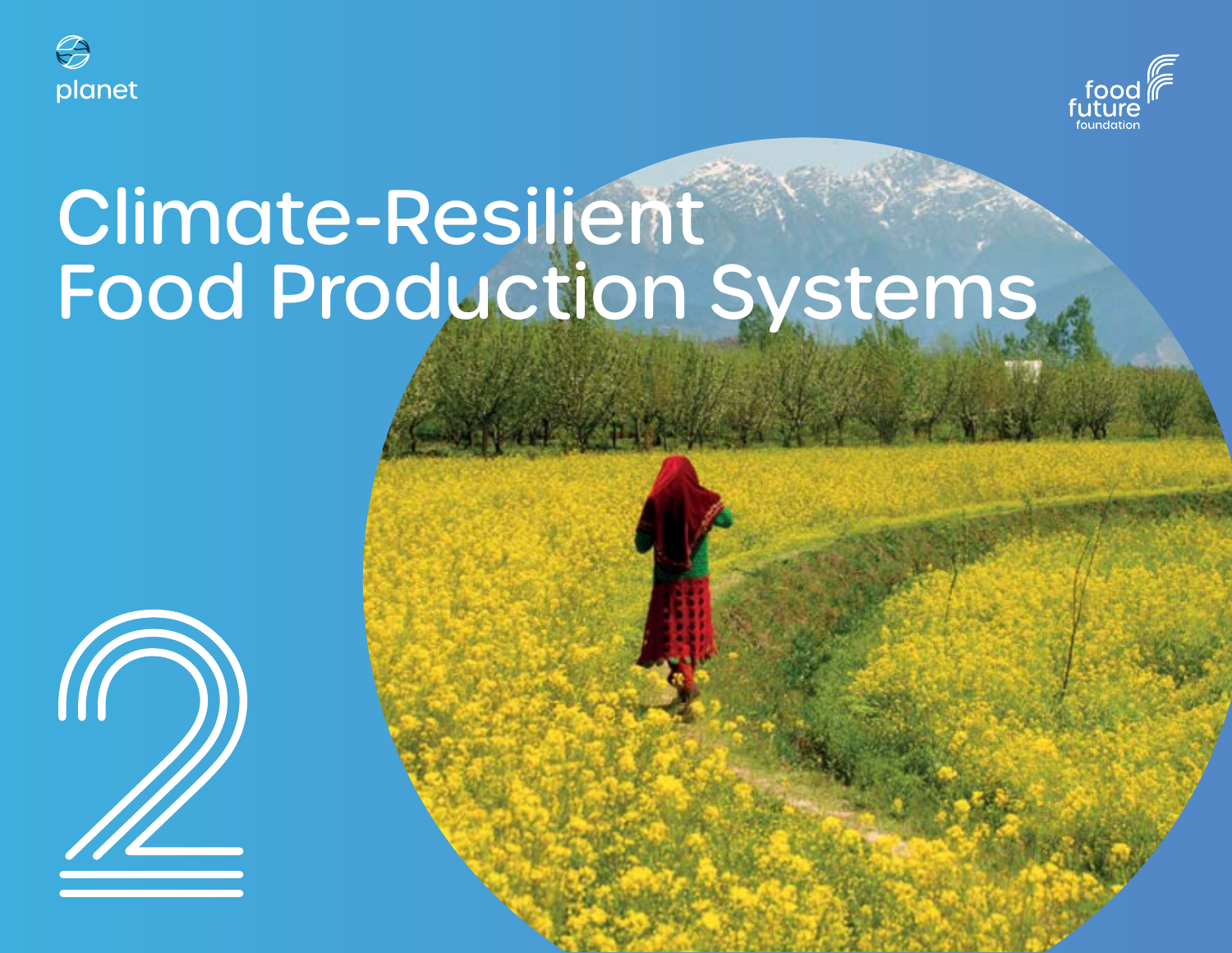

## Area

 $k$ ems' distinct systemic landscape, and take an make a comprehensive and holistic assessment to climate resilience of each system and their contribution nutritional security of the country as a whole.

rison Project-5 estimates the is likely to be warmer by recipitation is likely to lges will have a direct and bn and the livelihood of

isk in the ICAR study of all  $9$  districts with very high risk to climate change in ountry.

food system in the country tereal crops: wheat and blogical development too bs. That has resulted in a in plant species and ed vulnerability to climate

Risk due to Climate Change (2020-2049) in Agriculture





1.7 to 2.0o

people dependent on it.

risks at the farm level.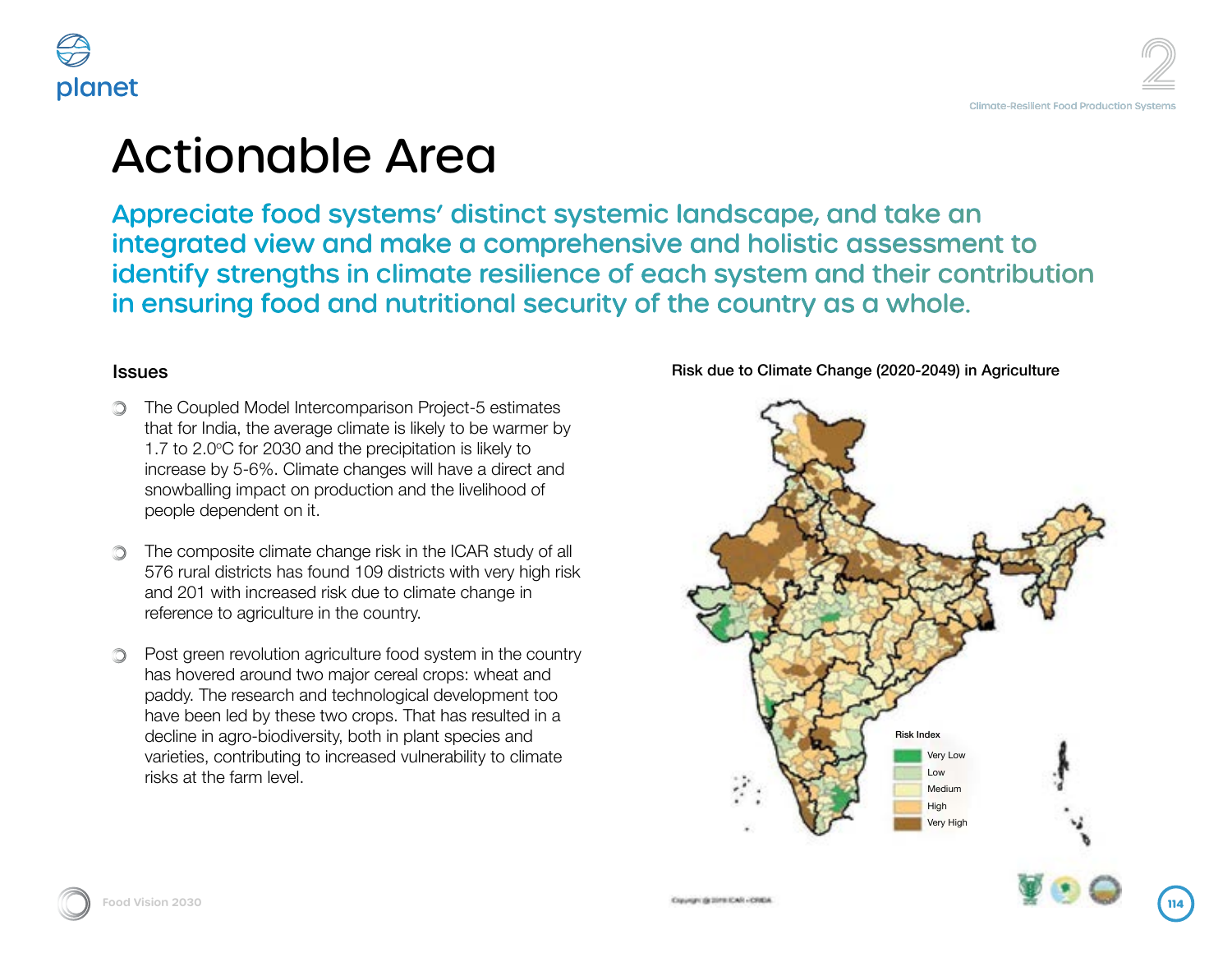Climate-Resilient Food Production Systems



- Industrial methods that focus on production as the sole arbiter of performance have moved the food production system away from the farmer and farm to a pre-defined package of practices. The long-term impact on the increased (and often irrational) dosage of agro-chemicals on the farm has led to decreased fertility of lands, destruction of farm biodiversity, and increased risks in maintaining production and ensuring food and nutritional security.
- The issue of food insecurity and under-nutrition co-exist with the regime of increased production, which is sought to be addressed through distributive policies based on central procurements and subsidies for consumption. In a country where 85% of the farms are less than 2 ha in size, where 45% of the net area sown is operated by small and marginal farmers, and where 358 districts have more than 80% farmers as small and marginal farmers, the exposure to climatic stresses is high and widespread especially due to the movement towards a culture of mono-cropping and limitations of crop-specific packages of practices.
- Another factor that has impacted the sustainability of the present agri-based food system is its overreliance on groundwater for irrigation which is the most significant factor for yield stabilization.
- Agriculture is a biological production process and is directly impacted by climatic variations. These changes impact both the sustainability of the system and the livelihoods of people depending on it. The data suggest that rising temperature and declining rainfall will adversely affect agriculture productivity.



# Vision 2030

Ensure that the nation continues to be self-reliant and ecologically sustainable by integrating diversity in all forms through collective, collaborative, and integrated actions by communities, Government, civil societies, consumers, and changemakers. The diversity is integrated by local climate-resilient food and nutritional security systems.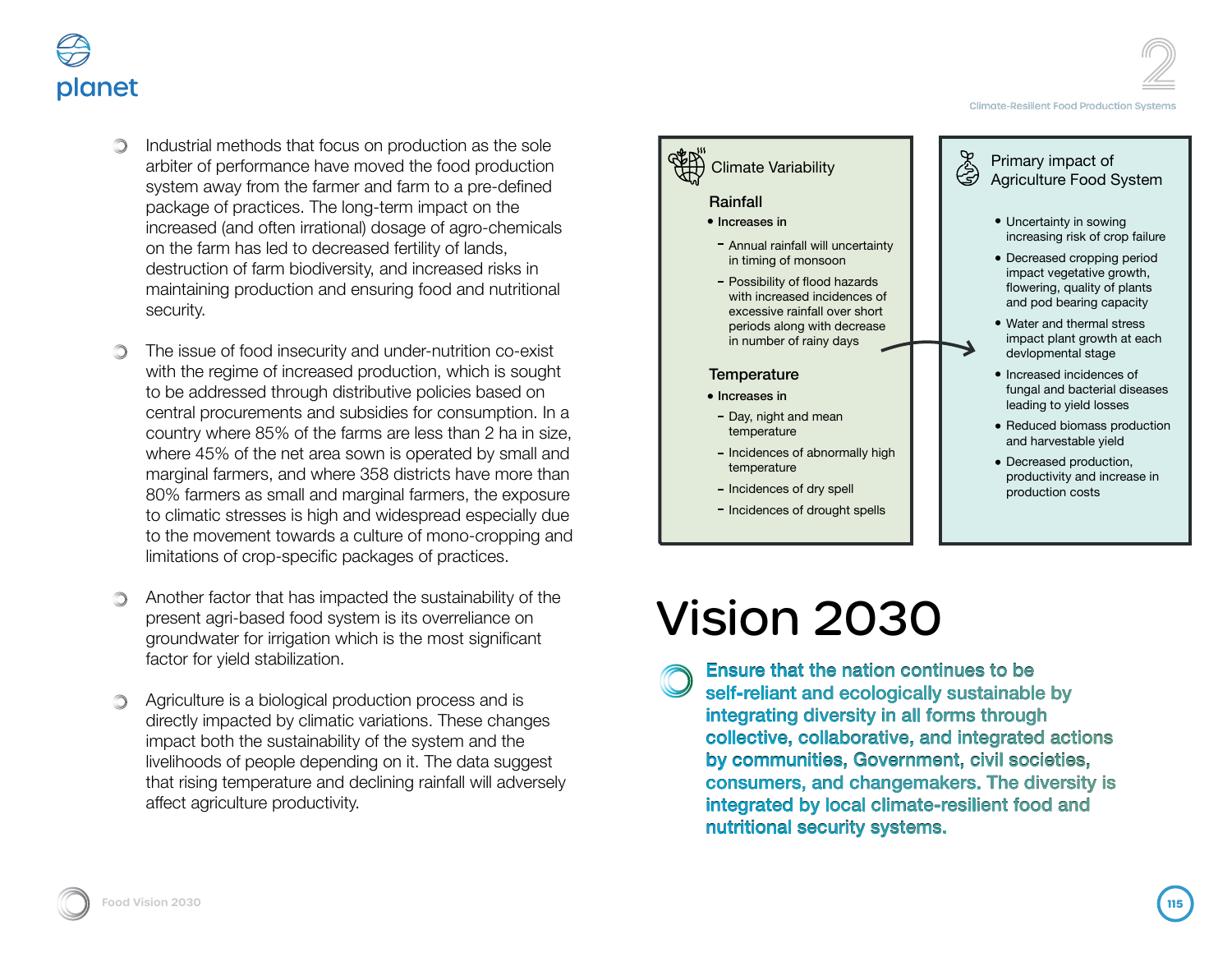



**3**Pathways Bring a paradigm shift in policies governing the agriculture production system from the yield-oriented production-centric perspective to the system-oriented perspective that accounts for the productivity of water, soil, and other components of the ecological system. It will allow accounting for the water and carbon footprints of different crops and will thus enable to focus on crops that are more nutritious, less water-guzzling, and do not have a negative impact on soil.

Create farm and farmer-centric policies to allow spaces for multiple realities and vulnerabilities faced by farmers. Recognise the promotion of crop diversity not only on the count of being remunerative but also as a major risk minimiser for the producers.

Formulate suitable policies to recognise women's role in agriculture as producers and change markers by encouraging their land ownership, decision-making, and access to schemes.

### Adopt climate as a major policy plan to promote climate resilience in agri-food systems

a. Consider multiple vulnerabilities faced by farmers and institute economic, fiscal, technical, and institutional measures that explore and develop climate adaptive practices in different geo-ecological conditions.

b. Integrate the State Action Plans for Climate Change with agriculture and allied activities to make them relevant and effective at local and regional levels.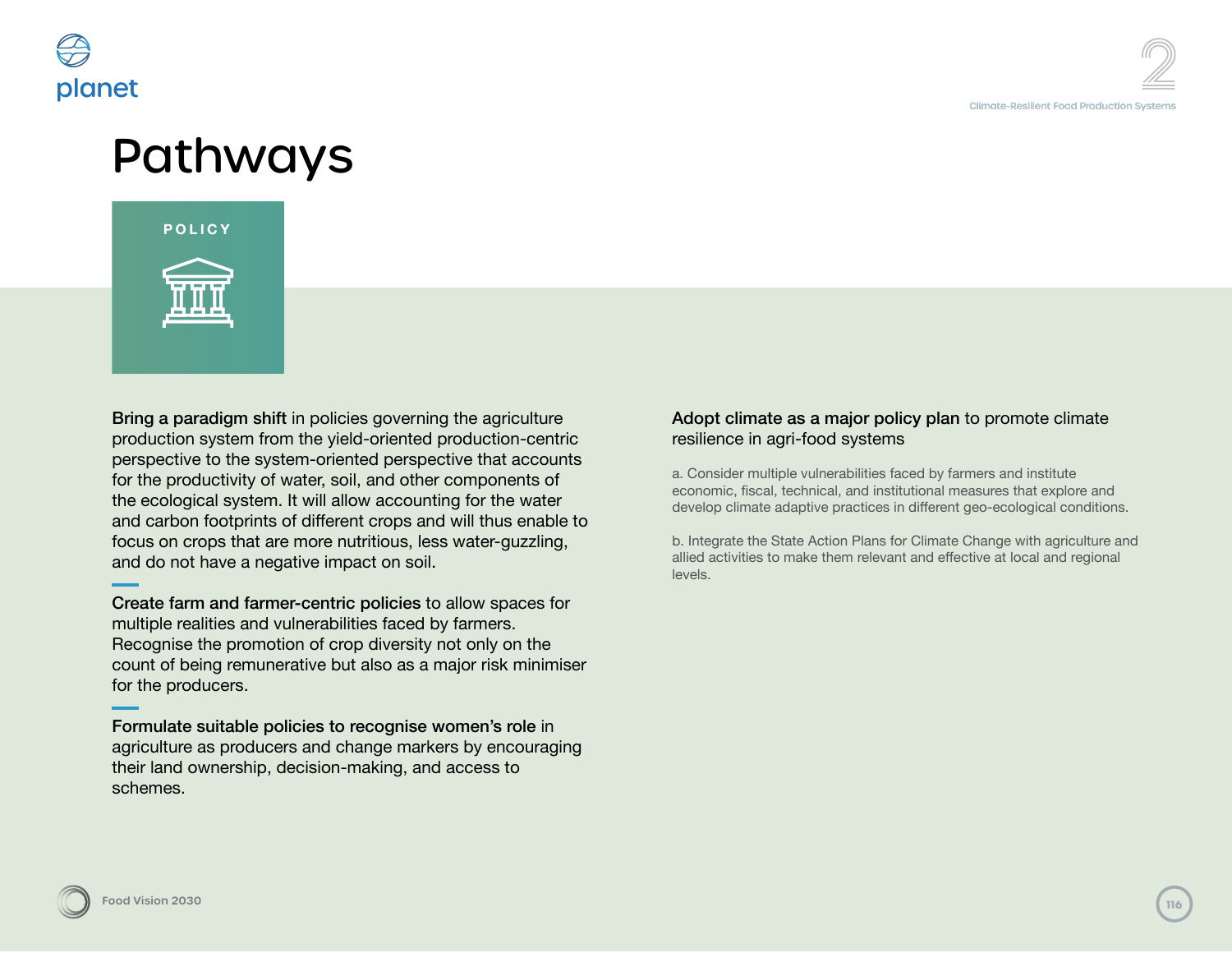

### Pathways

**IMPLEMENTATION**



Develop demonstrations of climate adaptive practices for different micro-ecosystems to improve soil health to reduce risks arising from climate variations. Integrate plans for sustainability in water availability as a measure to reduce crop failure on account of climatic variations.

a. Utilise experiences in incremental adaptation from varietal breeding and management practices to strengthen such efforts and to deepen such experiences.

Promote agro-ecological practices that are based on recognition of ecological resource endowment at the farm level as adaptive practices in reference to region specific climate vulnerability.

a. Invest on knowledge acquisition and transfer to extension systems.

b. Promote technologies and farm implements that encourage and incentivize sustainable agriculture practices.

Develop climate resilient aquaculture practices as aquaculture is an important source of livelihoods and nutrition to communities.

Develop Voluntary Carbon Market (VCM) projects which are expected to grow by almost 15 folds in this decade due to increasing net zero or climate neutral targets taken by companies globally.